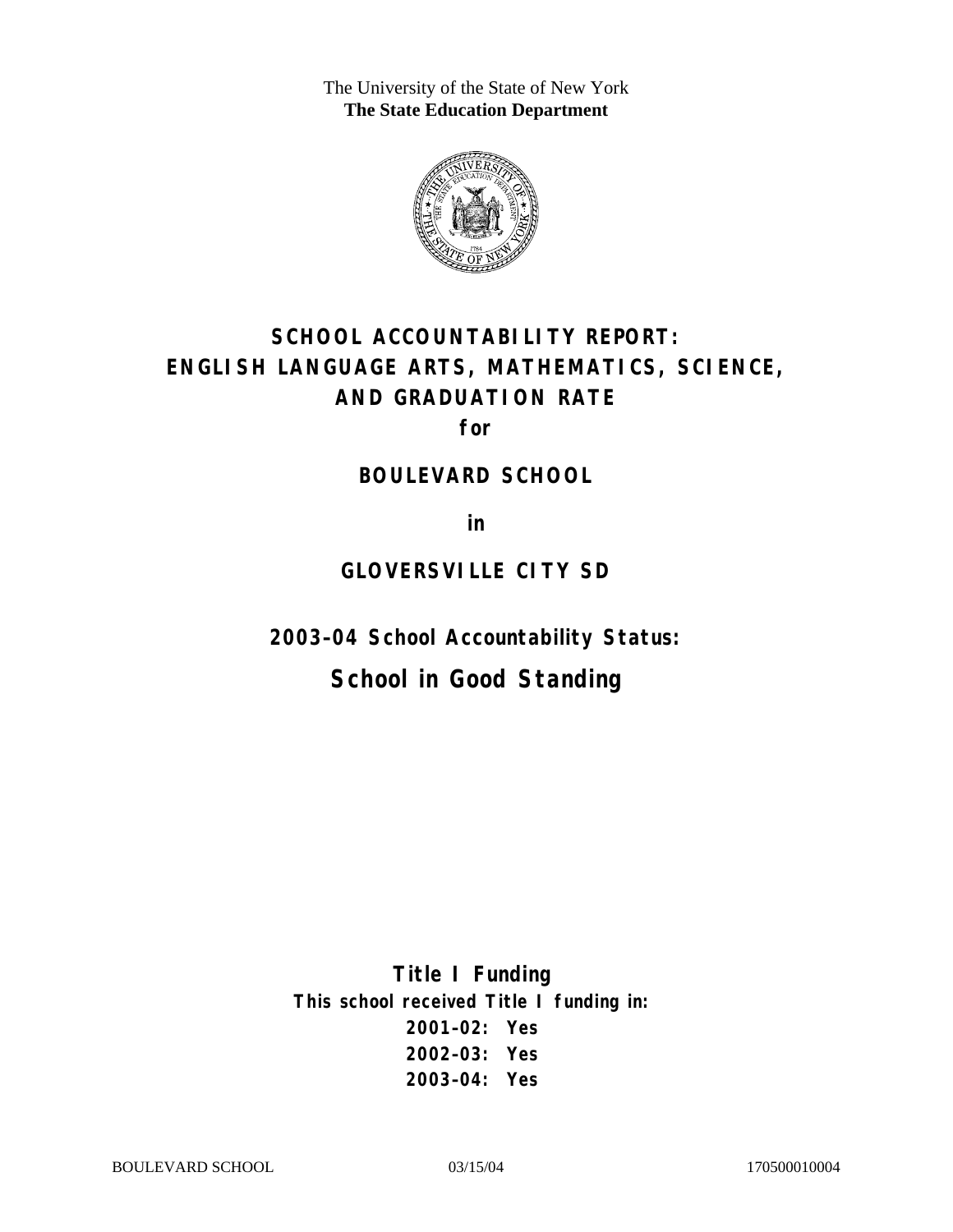#### **District/School Accountability Status Categories**

The list below defines the district or school status categories under New York State's district and school accountability system, which is divided into a Federal Title I component and a State component. A district or school that does not receive Title I funding in a school year does not have a federal status in that year. Schools receiving Title I funds that are not in good standing must provide school choice for their students; those in need of improvement year 2 and beyond must also provide Supplemental Education Services to eligible students. Other consequences for districts and schools not in good standing can be found at: www.emsc.nysed.gov/deputy/nclb/accountability/siinfo.htm. To be removed from any improvement status, a district or school must make Adequate Yearly Progress (AYP) for two consecutive years, or in the case of a School Under Registration Review, achieve the performance targets established for the school by the Commissioner.

**District/School in Good Standing:** A district or school is considered to be in good standing if it has not been identified as a District or School in Need of Improvement, Requiring Corrective Action, Planning for Restructuring, or Requiring Academic Progress, or as a School Under Registration Review.

**District/School Requiring Academic Progress:** Under the State component of New York's accountability system, a district or school that did not make AYP in the same grade and subject for two consecutive years is considered a School Requiring Academic Progress (Year 1) the following year. In each succeeding year that the school fails to make AYP, the year designation is incremented by one.

**District/School in Need of Improvement (Year 1):** A district or school that has not made AYP for two consecutive years in the same grade or subject while receiving Title I funds is considered a District/School in Need of Improvement (Year 1) the following year.

**District/School in Need of Improvement (Year 2):** A District or School in Need of Improvement (Year 1) that does not make AYP in the grade or subject for which it was identified while receiving Title I funds is considered a District or School in Need of Improvement (Year 2) the following year.

**District/School Requiring Corrective Action:** A District or School in Need of Improvement (Year 2) that does not make AYP in the grade or subject for which it was identified while receiving Title I funds is considered a District or School Requiring Corrective Action the following year.

**District/School Planning for Restructuring:** A District or School Requiring Corrective Action that does not make AYP in the grade or subject for which it was identified while receiving Title I funds is considered a District or School Planning for Restructuring the following year.

**School Under Registration Review (SURR):** Schools that are farthest from the State standard and have been determined by the Commissioner to be most in need of improvement are Schools Under Registration Review. These schools must achieve performance targets specified by the Commissioner of Education in their area(s) of identification within a prescribed timeframe or risk having their registration revoked by the Board of Regents.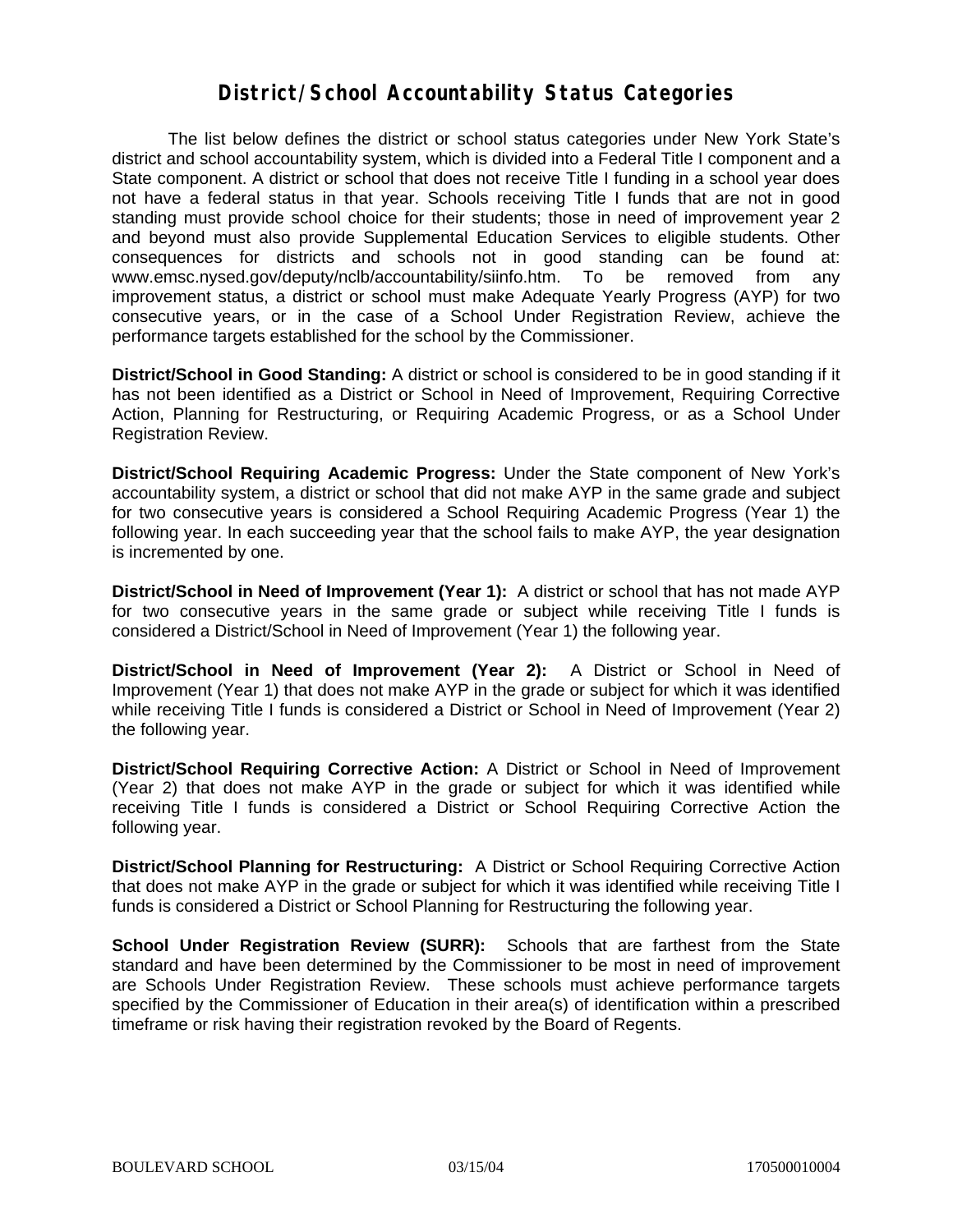## **Elementary-Level English Language Arts**

Definitions of terms, such as Performance Index and Effective Annual Measurable Objective (AMO), are in the glossary, which is the last page of this report.

**For a school to make Adequate Yearly Progress (AYP) in 2002–03, every accountability group must make AYP.** 

**For an accountability group to make AYP in 2002–03, it must** 

- 1. meet the 95 percent participation requirement (*2002–03 Participation*), *and*
- 2. *either* meet its Effective AMO *or* make safe harbor (*2002–03 Performance* and *Standards*).

To meet the participation requirement, 95 percent of the grade 4 enrollment in each accountability group with 40 or more students must

be tested. To meet the Effective AMO, the Performance Index for each group with 30 or more continuously enrolled students must equal or exceed the Effective AMO. To make safe harbor, the Performance Index of each of these groups must equal or exceed its ELA safe harbor target *and* the group must meet the elementary-level science qualification for safe harbor. (See the elementary-level science page of this report for further information on meeting the science qualification for safe harbor.)

*ELA Safe Harbor Targets:* The elementary-level 2002–03 ELA Safe Harbor Target is calculated by using the following equation: 2001–02 PI + (200 – the 2001–02 PI) <sup>×</sup> 0.10. The 2003–04 ELA Safe Harbor Target is calculated by using the following equation: 2002–03 PI + (200 – the 2002–03 PI)  $\times$  0.10. The 2003–04 target is provided for groups whose PI was below the Effective AMO in 2002–03.

| <b>Accountability Group</b>       | 2002-03 Participation |                                           | 2002-03 Performance*                                    |                      | 2002-03 Standards |                                     |                                                           |                                                              | 2003-04                                           |
|-----------------------------------|-----------------------|-------------------------------------------|---------------------------------------------------------|----------------------|-------------------|-------------------------------------|-----------------------------------------------------------|--------------------------------------------------------------|---------------------------------------------------|
|                                   | Grade 4<br>Enrollment | Percent of<br>Enrollment<br><b>Tested</b> | Count of<br>Continuously<br>Enrolled<br><b>Students</b> | Performance<br>Index | Effective<br>AMO  | <b>ELA Safe</b><br>Harbor<br>Target | Met the<br>Science<br>Qualification<br>for Safe<br>Harbor | <b>Made</b><br><b>AYP</b> in<br><b>ELA</b> in<br>$2002 - 03$ | <b>ELA Safe</b><br><b>Harbor</b><br><b>Target</b> |
| All Students                      | 73                    | 100%                                      | 73                                                      | 155                  | 112               |                                     |                                                           | <b>Yes</b>                                                   |                                                   |
| <b>Students with Disabilities</b> | 7                     |                                           | $\overline{7}$                                          |                      |                   |                                     |                                                           |                                                              |                                                   |
| American Indian/Alaskan Native    |                       |                                           |                                                         |                      |                   |                                     |                                                           |                                                              |                                                   |
| <b>Black</b>                      |                       |                                           |                                                         |                      |                   |                                     |                                                           |                                                              |                                                   |
| Hispanic                          | $\overline{2}$        |                                           | $\overline{2}$                                          |                      |                   |                                     |                                                           |                                                              |                                                   |
| Asian or Pacific Islander         | $\overline{2}$        |                                           | 2                                                       |                      |                   |                                     |                                                           |                                                              |                                                   |
| White                             | 68                    | 100%                                      | 68                                                      | 156                  | 111               |                                     |                                                           | <b>Yes</b>                                                   |                                                   |
| Limited English Proficient        |                       |                                           |                                                         |                      |                   |                                     |                                                           |                                                              |                                                   |
| Economically Disadvantaged        |                       |                                           |                                                         |                      |                   |                                     |                                                           |                                                              |                                                   |
| <b>Final AYP Determination</b>    |                       |                                           |                                                         |                      |                   |                                     |                                                           | <b>Yes</b>                                                   |                                                   |

\*For schools with fewer than 30 continuously enrolled tested students in 2002–03, data for 2001–02 and 2002–03 were combined to determine counts and PIs.

\*\*Groups with a "\*\*" are not required to meet the science qualification for safe harbor to make safe harbor in English and mathematics because fewer than 30 students in the group were administered the science test.

**State accountability status in elementary-level English language arts: School in Good Standing** 

Title I accountability status in elementary-level English language arts: School in Good Standing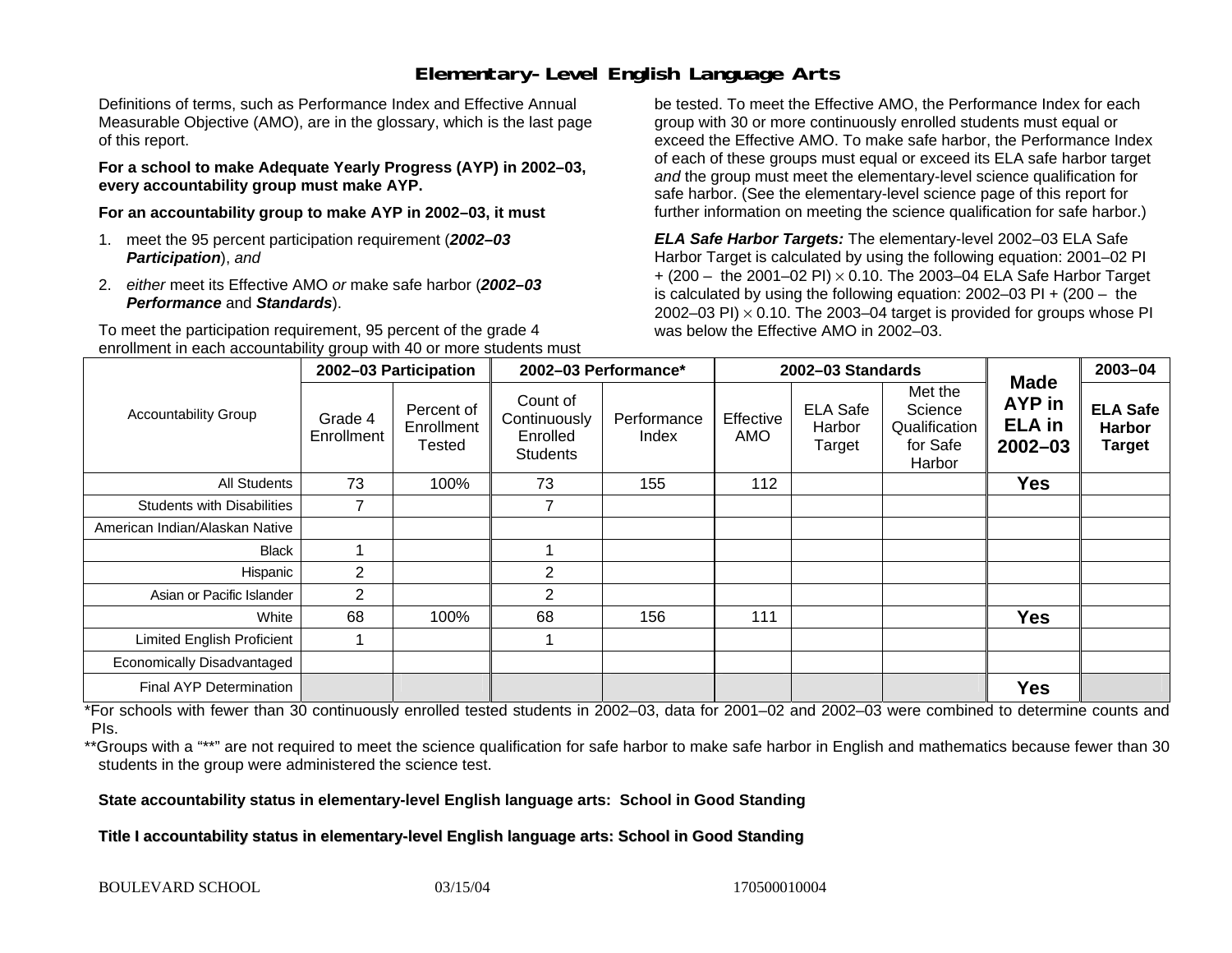## **Elementary-Level Mathematics**

Definitions of terms, such as Performance Index and Effective Annual Measurable Objective (AMO), are in the glossary, which is the last page of this report.

**For a school to make Adequate Yearly Progress (AYP) in 2002–03, every accountability group must make AYP.** 

**For an accountability group to make AYP in 2002–03, it must** 

- 1. meet the 95 percent participation requirement (*2002–03 Participation*), *and*
- 2. *either* meet its Effective AMO *or* make safe harbor (*2002–03 Performance* and *Standards*).

To meet the participation requirement, 95 percent of the grade 4 enrollment in each accountability group with 40 or more students must

be tested. To meet the Effective AMO, the Performance Index for each group with 30 or more continuously enrolled students must equal or exceed the Effective AMO. To make safe harbor, the Performance Index of each of these groups must equal or exceed its math safe harbor target *and* the group must meet the elementary-level science qualification for safe harbor. (See the elementary-level science page of this report for further information on meeting the science qualification for safe harbor.)

*Math Safe Harbor Targets:* The elementary-level 2002–03 Math Safe Harbor Target is calculated by using the following equation: 2001–02 PI + (200 – the 2001–02 PI) × 0.10. The 2003–04 Math Safe Harbor Target is calculated by using the following equation: 2002–03 PI + (200  $-$  the 2002–03 PI)  $\times$  0.10. The 2003–04 target is provided for groups whose PI was below the Effective AMO in 2002–03.

| <b>Accountability Group</b>       | 2002-03 Participation |                                    | 2002-03 Performance*                                    |                      | 2002-03 Standards       |                               |                                                           |                                                 | 2003-04                                            |
|-----------------------------------|-----------------------|------------------------------------|---------------------------------------------------------|----------------------|-------------------------|-------------------------------|-----------------------------------------------------------|-------------------------------------------------|----------------------------------------------------|
|                                   | Grade 4<br>Enrollment | Percent of<br>Enrollment<br>Tested | Count of<br>Continuously<br>Enrolled<br><b>Students</b> | Performance<br>Index | Effective<br><b>AMO</b> | Math Safe<br>Harbor<br>Target | Met the<br>Science<br>Qualification<br>for Safe<br>Harbor | <b>Made</b><br>AYP in<br>Math in<br>$2002 - 03$ | <b>Math Safe</b><br><b>Harbor</b><br><b>Target</b> |
| All Students                      | 76                    | 100%                               | 76                                                      | 168                  | 125                     |                               |                                                           | Yes                                             |                                                    |
| <b>Students with Disabilities</b> | $\overline{ }$        |                                    | $\overline{7}$                                          |                      |                         |                               |                                                           |                                                 |                                                    |
| American Indian/Alaskan Native    |                       |                                    |                                                         |                      |                         |                               |                                                           |                                                 |                                                    |
| <b>Black</b>                      |                       |                                    |                                                         |                      |                         |                               |                                                           |                                                 |                                                    |
| Hispanic                          | $\overline{2}$        |                                    | $\overline{2}$                                          |                      |                         |                               |                                                           |                                                 |                                                    |
| Asian or Pacific Islander         | $\overline{2}$        |                                    | 2                                                       |                      |                         |                               |                                                           |                                                 |                                                    |
| White                             | 71                    | 100%                               | 71                                                      | 169                  | 125                     |                               |                                                           | <b>Yes</b>                                      |                                                    |
| Limited English Proficient        |                       |                                    |                                                         |                      |                         |                               |                                                           |                                                 |                                                    |
| Economically Disadvantaged        |                       |                                    |                                                         |                      |                         |                               |                                                           |                                                 |                                                    |
| <b>Final AYP Determination</b>    |                       |                                    |                                                         |                      |                         |                               |                                                           | <b>Yes</b>                                      |                                                    |

\*For schools with fewer than 30 continuously enrolled tested students in 2002–03, data for 2001–02 and 2002–03 were combined to determine counts and PIs. \*\*Groups with a "\*\*" are not required to meet the science qualification for safe harbor to make safe harbor in English and mathematics because fewer than 30 students in the group were administered the science test.

**State accountability status in elementary-level mathematics: School in Good Standing** 

Title I accountability status in elementary-level mathematics: School in Good Standing

BOULEVARD SCHOOL 03/15/04 03/15/04 170500010004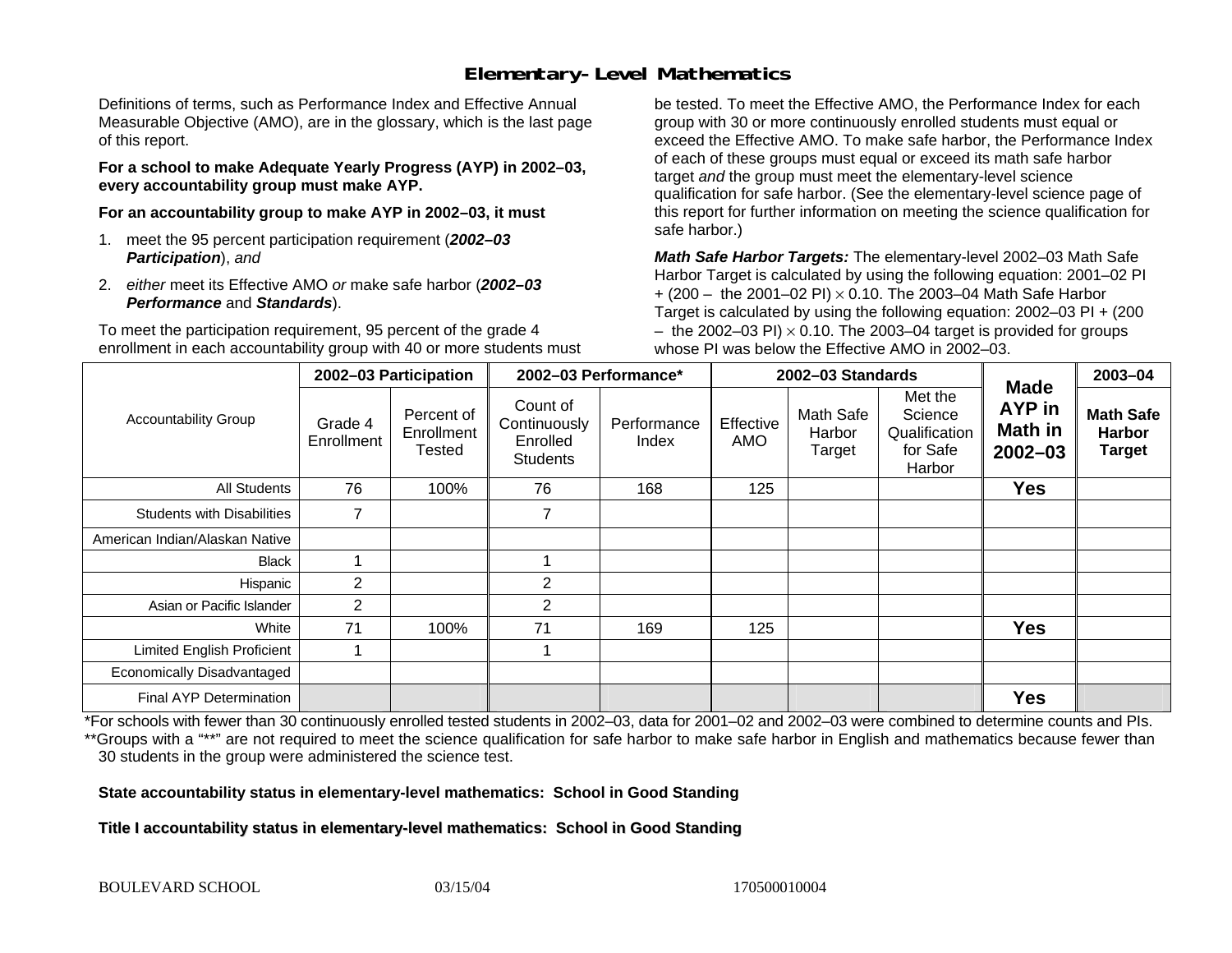### **Elementary-Level Science**

Definitions of terms, such as Progress Target and Adequate Yearly Progress (AYP), are in the glossary, which is the last page of this report.

*Made AYP in Science in 2002–03:* For a school to make AYP in science, the Percent At or Above SDL for the "All Students" group must equal or exceed the State Science Standard or the Science Progress Target.

**State Designated Level (SDL):** The score that students taking the elementary-level science test must equal or exceed on the written portion of the test to meet the State Science Standard.

*Qualification for Safe Harbor in Elementary-Level ELA and Math:* For an accountability group to be considered Qualified for Safe Harbor in Elementary-Level ELA and Math, the Percent At or Above SDL must equal or exceed the State Science Standard or the Science Progress Target in elementary-level science for that group. Groups with fewer than 30 students tested in elementary-level science are not subject to this qualification criterion.

*Science Progress Targets:* The elementary-level 2002–03 Science Progress Target is calculated by adding one point to the 2001–02 Percent At or Above SDL. The 2003–04 Science Progress Target is calculated by multiplying the 2002–03 Percent At or Above SDL by two and then adding one point. The 2003–04 target is provided for groups whose Percent At or Above SDL was below the State Science Standard in 2002–03.

|                                   |                                                         | 2002-03 Performance*       | 2002-03 Standards                   |                               |                                             | $2002 - 03$                                                             | $2003 - 04$                   |
|-----------------------------------|---------------------------------------------------------|----------------------------|-------------------------------------|-------------------------------|---------------------------------------------|-------------------------------------------------------------------------|-------------------------------|
| <b>Accountability Group</b>       | Count of<br>Continuously<br>Enrolled<br><b>Students</b> | Percent At or<br>Above SDL | <b>State</b><br>Science<br>Standard | Science<br>Progress<br>Target | <b>Made AYP</b><br>in Science<br>in 2002-03 | Qualified for<br>Safe Harbor in<br>Elementary-<br>Level ELA and<br>Math | Science<br>Progress<br>Target |
| All Students                      | 72                                                      | 71                         | 40                                  |                               | <b>Yes</b>                                  | Yes                                                                     |                               |
| <b>Students with Disabilities</b> | 7                                                       |                            |                                     |                               |                                             |                                                                         |                               |
| American Indian/Alaskan Native    |                                                         |                            |                                     |                               |                                             |                                                                         |                               |
| <b>Black</b>                      |                                                         |                            |                                     |                               |                                             |                                                                         |                               |
| Hispanic                          | 2                                                       |                            |                                     |                               |                                             |                                                                         |                               |
| Asian or Pacific Islander         | 2                                                       |                            |                                     |                               |                                             |                                                                         |                               |
| White                             | 67                                                      | 72                         | 40                                  |                               |                                             | Yes                                                                     |                               |
| Limited English Proficient        |                                                         |                            |                                     |                               |                                             |                                                                         |                               |
| Economically Disadvantaged        |                                                         |                            |                                     |                               |                                             |                                                                         |                               |
| <b>Final AYP Determination</b>    |                                                         |                            |                                     |                               | <b>Yes</b>                                  |                                                                         |                               |

\*For schools with fewer than 30 continuously enrolled students in 2002–03, data for 2001–02 and 2002–03 were combined to determine counts and percents at or above SDL.

#### **State accountability status in elementary-level science: School in Good Standing**

#### Title I accountability status in elementary-level science: School in Good Standing